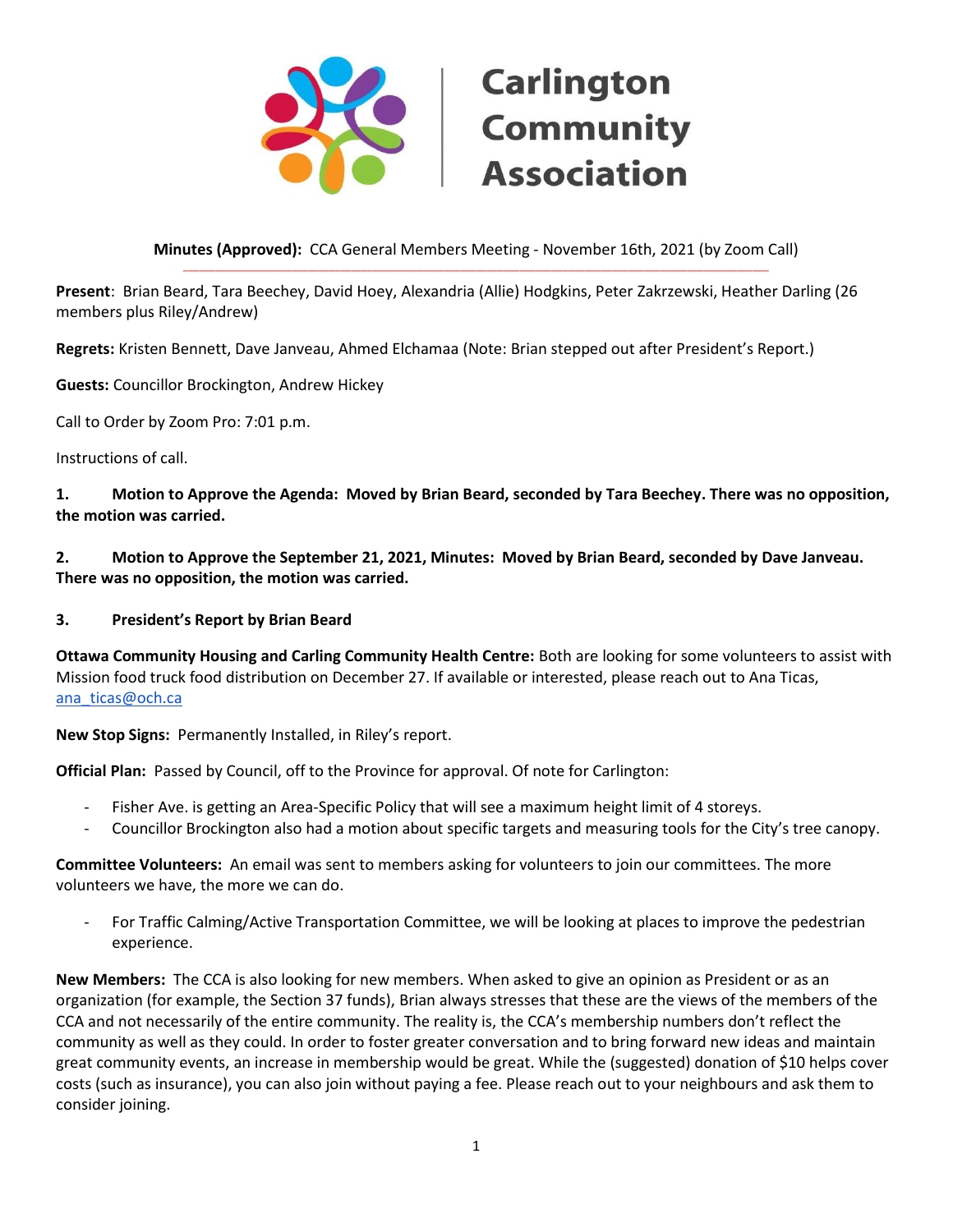

**30km/hr Speed Limit:** As noted in the last meeting, the Traffic Calming/Active Transportation Committee is trying to get support from the CCA membership to push for a 30km/hr speed limit in the community. To show information on why this change is a good one, please see [this.](https://www.arcgis.com/apps/dashboards/30281485011c44549a5468431a6ae200) **(Brian shared his screen to this link to "Traffic Calming in Carlington".)** 

#### 4. **Councillor Brockington's Report – [Click here to see the full report,](https://www.carlingtoncommunity.org/wp-content/uploads/2022/02/2021-11-16-counc-rpt-from-cca-mtg.pdf) highlights below.**

**Carlington North Veterans' Heritage Housing Study:** City of Ottawa reviewing veterans' homes district. Public meeting recently, new meeting should be before new year before any recommendations. Looking for City to recognize the Heritage. Good participation with online survey, interest remains high.

**Carlington Park (Highest elevation in the city):** It's a well-used park. Mountain Bike Pilot project is supposed to start this summer. Going to look at the success of the pilot over a few years. East side of the park, owned by City of Ottawa, inappropriate activities occur in these environmentally-protected lands and they need to be respected. There is a lack of respect by some for these woods, people living in the woods. Police and Social Services are aware.

**Condition of Metal Stairs:** Connecting McBride to Caldwell, infrastructure assessed and determined that the stairs need to be replaced. Stairs should remain open, some need repair.

**Raven Park:** Raven Park Market was a success. Looking at more, ideal space for markets. Raven will be the default for Ottawa Markets to come back more than once.

**Kirkwood Avenue:** On Dec 2, public consultation session held to elaborate on Riley's and City's vision based on community feedback and request to help calm traffic speed on Kirkwood. Lowering speed from 50 to 40km/hr. Staff are going to assess the quantity of heavy trucks using Kirkwood. Most importantly, this will be to review putting staff on a "road diet" - vision is to have 1 travel lane in each direction. Come December 2, staff will go through their concepts, Riley acquired the money to \$100K to change Kirkwood - looking at 2022.

**Stop Signs Installed:** At two intersections: Chevrier/Trent and McBride/Laperriere.

#### **Secured Funds for Crossing Guard:** Merivale and Anna

**Alexander Community Center:** Budget for 2022 has \$8.5 million allocated for the renovation/expansion of the community center. 55% from Development Charges, 45% from benefit to existing funds. Ottawa Public Library Board has not yet approved a plan for a branch there, have approved an investigation. Riley's efforts are to get a branch here. Goal is to work with the City and OPL to move this forward. The intent is to use the current gym for a library branch because the expansion will include a state-of-the-art gymnasium on the North side. 2022 should be development and get parties together, intent is to release the data, option 3 is preferred option as outlined in the report.

**Structural Issues at Alexander:** South-facing gym wall, vertical supports in that wall are at end of lifecycle. As a caution, it was closed to the public in late June. Riley asked them to not tender, to go straight to construction due to all of the programming and care that has been impacted.

**Travelodge:** Phase 1 continues. There are 2 or 3 main issues including road closures that aren't being respected by construction crews. Although the streets have been permanently closed, crews can still open the barrier to allow traffic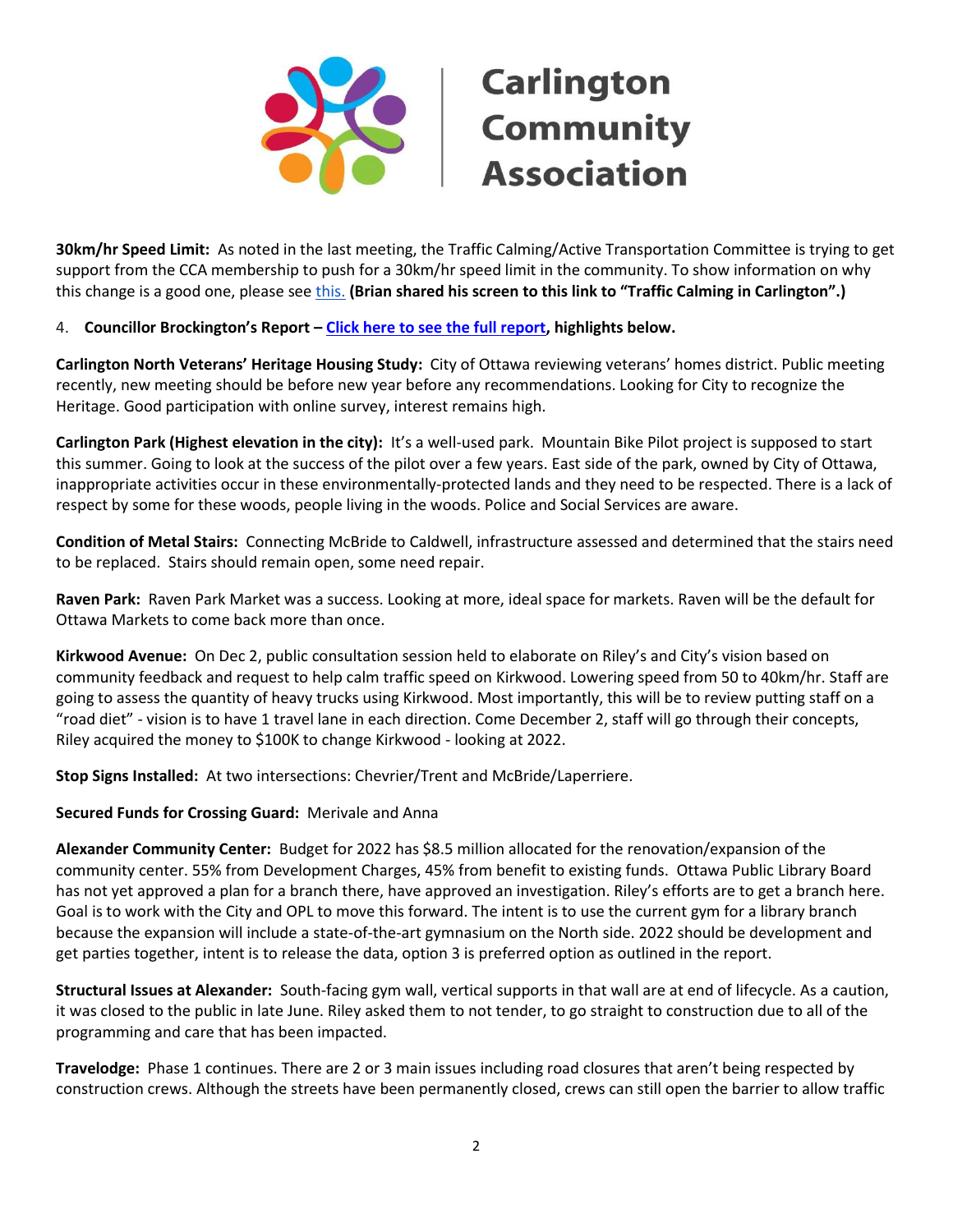

through. 2nd issue is property damage - contractors not owning it and some other minor issues. Riley has asked them to address the outstanding matters with the neighborhood.

**2nd Chance Auto Development:** City has passed the development. Because of the height of the building, section 37 funding is being generated - \$250K is going to the community. Directed to 2 pots.

- 1. Expansion of Carlington Community Gardens on McBride.
- 2. Permanent traffic-calming features in the community (Carlington-bound). Note: Part of his contribution to Kirkwood will come from this money.

#### **Application for 1291 Sommerville (Low-Rise Apt Building) Application for 1435 and 1455 Morrisette Building**

**Meeting with Transportation Master Plan Staff (Active Transportation):** Next round of consultation in the community. Focusing on sidewalks, bike infrastructure, etc. Consultation will be engaging the community on the master plan. There are some good proposals in Carlington (new sidewalks). He will provide an update as to when the consultations happen.

**Official Plan:** OP passed October 27th, expecting 400K people to move to Ottawa in the next 25/30 years. 80 motions total passed, Riley had 10. The following are Fisher-related ones:

- Carlington Park will have the Environmental Protection designation going forward.
- All future buildings are capped at 4 stories, and if the appeal of 1110 Fisher is successful, it also will be capped at 4 stories.
- Motion asking NCC to amend the capital urban lands master plan to not permit any development in Fisher woods was approved. Will write to the Fed Government to protect the Farm, currently there is NO fed legislation to protect the Farm from future development going forward.
- There was talk about capping future attempts to widen Fisher Avenue in Carlington to respect the woods, to not go into the wood territory. Motion talks about a 34-metre width, which he agrees in some spots is quite wide when looking at the proximity of some properties. This is being looked at further. Staff has stated again there is no support for widening Fisher for vehicular traffic. Staff gave wording that passed, but it keeps the door open for the bus widening.
- The Baseline Rapid Bus Corridor is coming, which is going to be a prioritized secondary plan for communities that abut Baseline Road. Once it is built, it would basically be a mini transit-way and it's going to spur development. Rather than having development happen haphazardly, needs to be a secondary plan on what the community needs to see.

OP now gos to the Province and it will take a number of months to hear back from the Minister. Will take about 3 years to pass the comprehensive zoning by-law review. How do we modify zoning neighborhood-by-neighborhood to accommodate the intensification?

#### **Budget: Standing Committee Meetings**

#### **Upcoming Events:**

- Nov 26th, Older Adult Summit.
- Outdoor Festive event, horse-drawn carriage, holiday.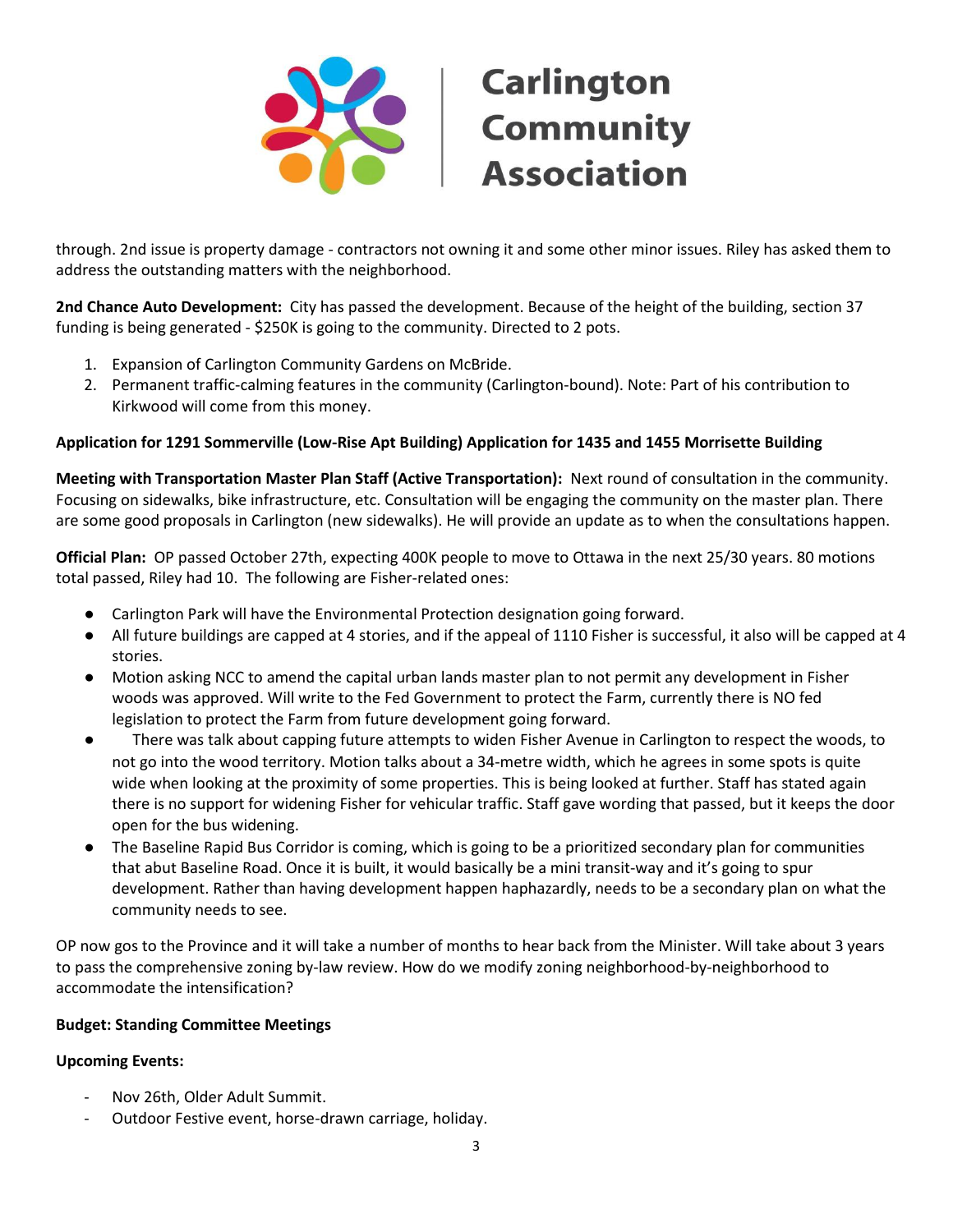

Hope to be back in Carlington for Easter

#### **Questions from Attendees:**

#### **Are the plans going to go forth with or without the library?**

● **Riley:** Vision is our community that wants a library. It's the second-most asked-for amenity. Talking about options to make it as attractive as possible. Could have a no-staff model. The OPL is being gifted a gym and has to spend some operating dollars. Willing to yield the Bookmobile to get it. Want the same thing any other community wants in the library.

**Flagged the cleanliness around Carling and Merivale - bus stops, vegetation is not getting cut back, weeds are growing everywhere. Reporting it to 311 doesn't do anything. Is there any program in the City to help?** 

● **Riley:** Public Works can be contacted by Riley's office, tree trimming, fire hydrant painting, no garbage cans at bus stops. Quickest way is to contact Riley's office.

#### **Baseline Road - are they considering bike lanes as it's really not safe for cyclists?**

● **Riley:** Would have to look it up, have been focused on the bus corridor - Andrew will take note as well. It's not a safe corridor. Riley to follow up.

**Were you aware of the November 5 letter that Joel Harden and Shawn Menard sent the new environment minister putting in an urgent petition for environmental-impact assessment for The New Civic Hospital? The letter is online.**

● **Riley:** Would like Joel to reach out to me on this as local City Councillor for the area as step 1, as I was not aware of the letter. **(NOTE: Sian will be happy to send it along to Riley.)**

#### **Two Issues: Viscount Ave - Speeding cars are a big problem. Unmasked people on the OC Transpo.**

● **Riley:** There is a Transit Commission meeting tomorrow**.** What I will ask is, what is the standard procedure when a passenger brings to the operator's attention that someone is not wearing a mask? There might be acceptable reasons why they aren't wearing one, however, I will follow up and get back to you.

#### **Would this be a good time to combine the 14 bus with the 53 and 114 buses, providing 1 bus for this area as the 14?**

● **Riley:** I haven't spoken to **OC Transpo** in about a year regarding this route. They were then willing to look at additional capacity on the 114. I will commit to having this discussion, I will facilitate it. OC Transpo indicated they needed sufficient demand to put the route back.

#### **With the LRT service having resumed, when will the R1 Buses be returned to their prior routes?**

**Riley:** His understanding is R1 service is done, and the buses are moved elsewhere as many routes are intermittently cut to supplement the R1 Service. As of today, this has ended. At the Transit Commission meeting tomorrow, he'll follow up to confirm, it's either a Yes or No answer.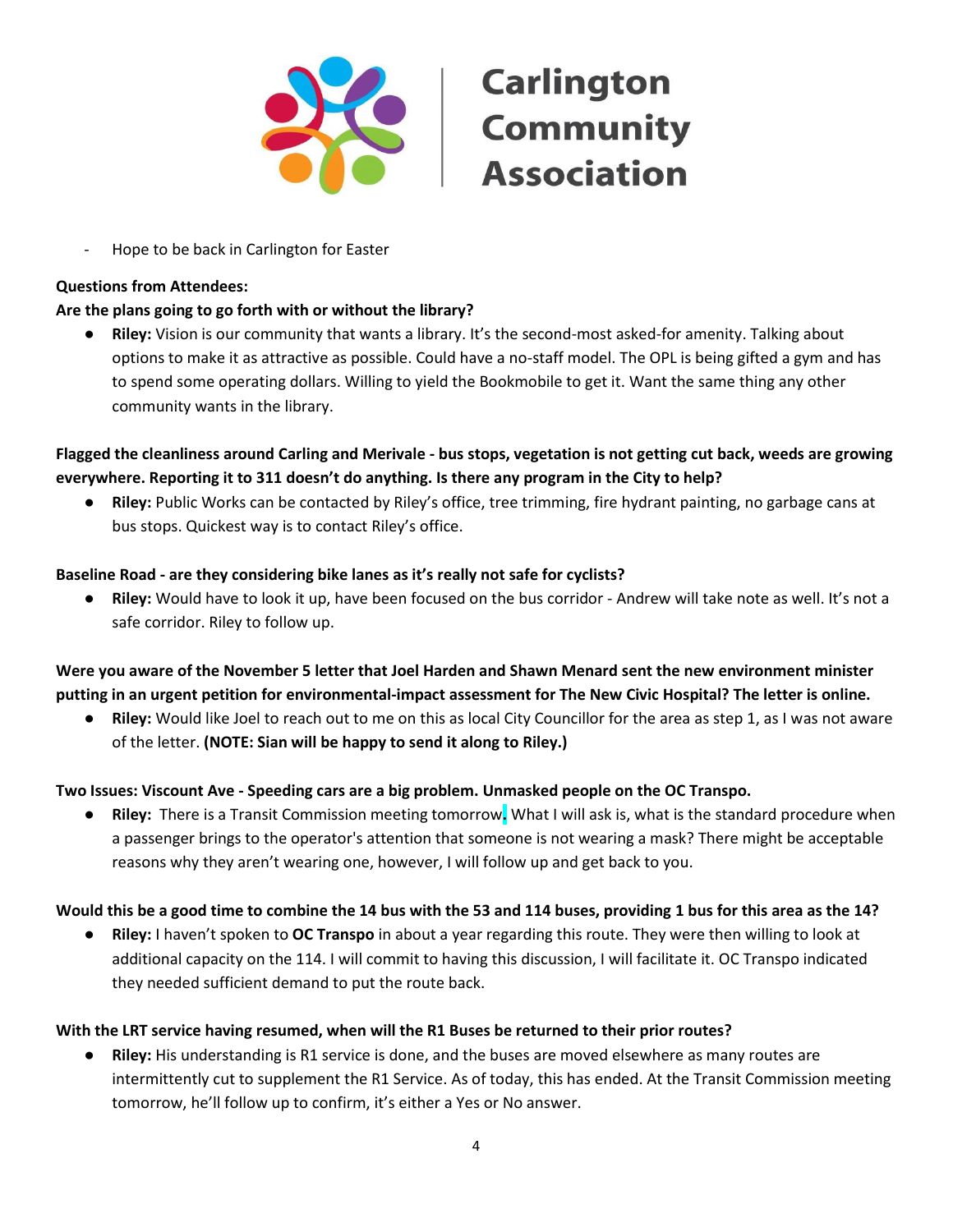

#### **5. Carlington Community Grant (David Hoey)**

#### **Successful applications:**

**Hydro Pole Murals at the Triangle**: Proposed to make this Carlington's gateway, a welcoming feel into our community. Put forward \$1000 to hire an artist to have it decorated. This was picked -- think it's a good one. Notionally, we've accepted and are excited to work with the applicant to make it successful. Board will sit down with the applicant to facilitate and make it successful, will report it back to the membership.

**Art Installation at Merivale and Thames:** Premised around the beautification of the community. Proposal is to put 3 or 4 fence posts in that area, and have them painted in a rainbow motif, to give it a more appealing, inclusive nature. It was \$1000 to solicit an artist's supplies. However, there is some bureaucracy to work through.

Will be a standing item on the meetings going forward. Want to make sure the membership and community is aware of what is going on.

#### **6. Development: (Robert Brinker/Nelson Coyle) 1 hr 15 mins**

- Zoning by-law takes off on Monday, presentation takes off, Nelson will attend.
- Another thing since the summer, Robert is appointed to sit on Agriculture and Agri-Food Canada's Central Experimental Farm Advisory Council , starting to review the Master Plan for the Experimental Farm.
- All waiting for 1110 Fisher report to find out what happens with that appeal.
- Official Plan finally done.

#### **Question from Sian:** What is the Central Experimental Farm Advisory Council?

**Robert:** Advises how to manage the Central Experimental Farm, including the Agriculture Museum, Fletcher Wildlife Garden, landscape architects, etc.

#### 7. **Greening Committee Report (Alexandria Hodgson)**

- Had successful clean-up of parks over the summer.
- Going to do more rounds of that in 2022.
- Greening calendar winding down this year. Looking to roll out a calendar early 2022. Will be posting next meeting large events/updates for Greening.

#### 10. **Other Business**

● **Question from Rosanne:** I do not recall discussion regarding the unsolicited endorsement given to Riley Brockington regarding the Civic Hospital build and was wondering if the CCA executive could explain how and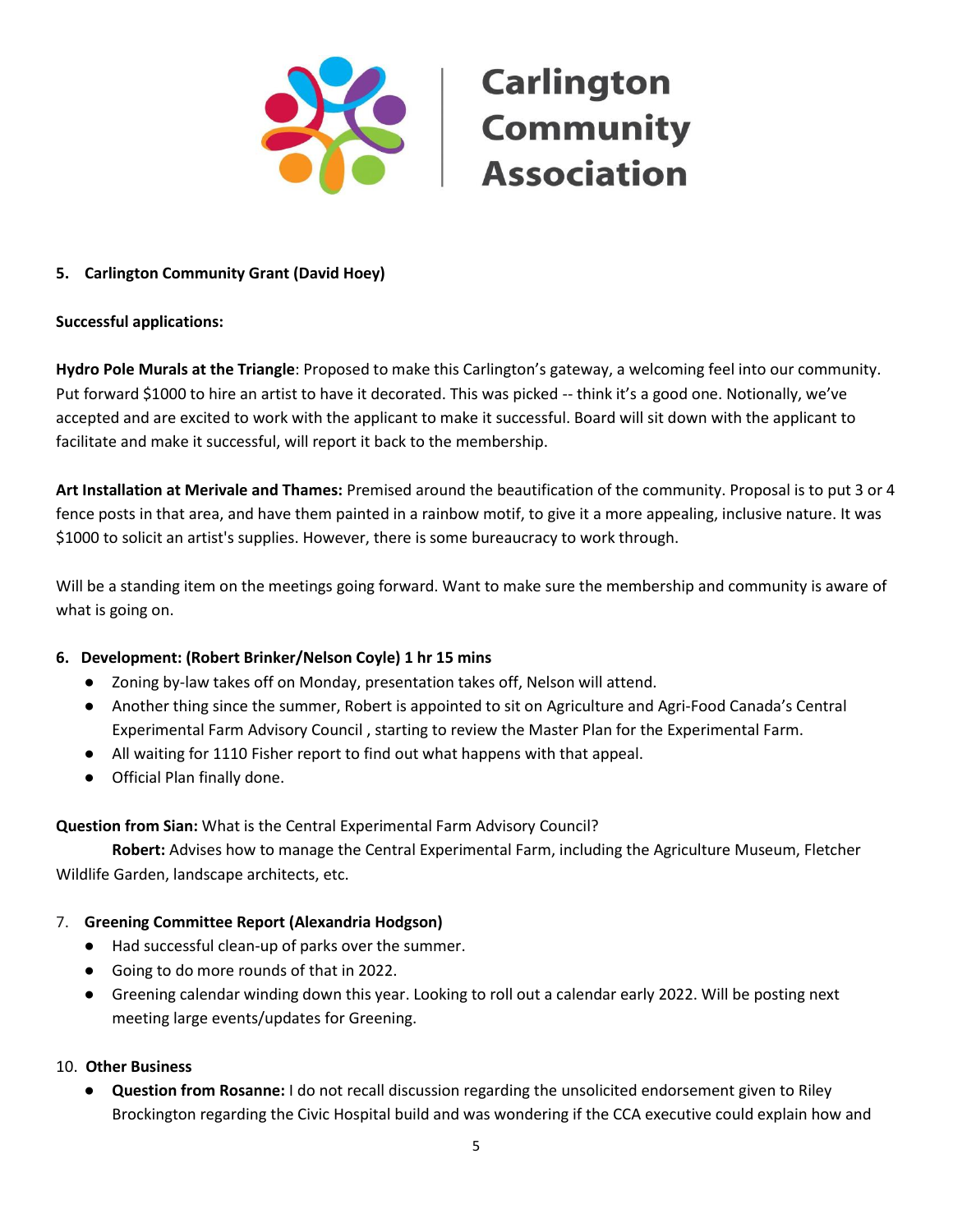

when that came about, and was the entire executive involved in the decision? Would like to have more of an understanding of what happened and a timeline, and why there was no consultation done within the community prior to giving such an endorsement.

- **Riley responded:** Would have to check his notes before the Committee met. Association wrote that the support of the Master Plan wasn't a solicitation. Would like to have an understanding and a timeline. Why was there no timeline given?
- **Board will take it back to the next Board meeting to collect all of the correspondence they did have and go back through the minutes to see what kind of discussion and solicitation were done by the Board and how it was put together and shared with Riley.** Will communicate it back out.
- **Vice Chair** asked if there is an action Rosanne would like the CCA Executive Board to take? If yes, to please put forward in a motion to the Board to be voted on at the next General Members meeting for the membership.

### **Motion brought forward by Pamela Connolly:**

- Process note: Has to be 10 people voting or 10% of the membership, currently 122 members, we would need 13 to participate with 7 in favour.
- Will need to take it away to ensure everyone voting is in good standing. Everyone will vote in the chat; "Y" for yes, "N" for no. Votes will be counted afterwards.
- David read the motion and displayed it on screen. Asked for clarification for the executive on the word "requests", asking what is being requested.
	- Nelson and Pamela confirmed it is a request for a letter.
- David suggested that the CCA Board put forth a formal letter to the City Council. Asked members to read, asked if Pam was comfortable with the amendment suggested, in which she confirmed she was. One more clarification from membership to include clarification on "Train Station". Did this mean "Tunney's Pasture station" or the "VIA Rail station"?
- **Question from Riley:** Pam, would you envision a bus that would originate at Caldwell, go through Carlington, through Tunney's Pasture, then down Gladstone like original 14, terminate at Rideau?
	- Response: Yes, then would usually go on to St. Laurent.
- **David read it once more, with amendments and noted:**
	- Moved by Pam Connolly, seconded by Pum vanVeldhoven.
	- Everyone to place their vote in the chat.
	- Need 13 people to partake in the vote, with 7 in favour.
	- **Seconded by Pum vanVeldhoven, Sian Griffiths third.**
- **MOTION VERBIAGE:**

"Whereas the historic Number 14 bus provided a valuable crosstown transit link to residents of Carlington, particularly for seniors and people with disabilities and